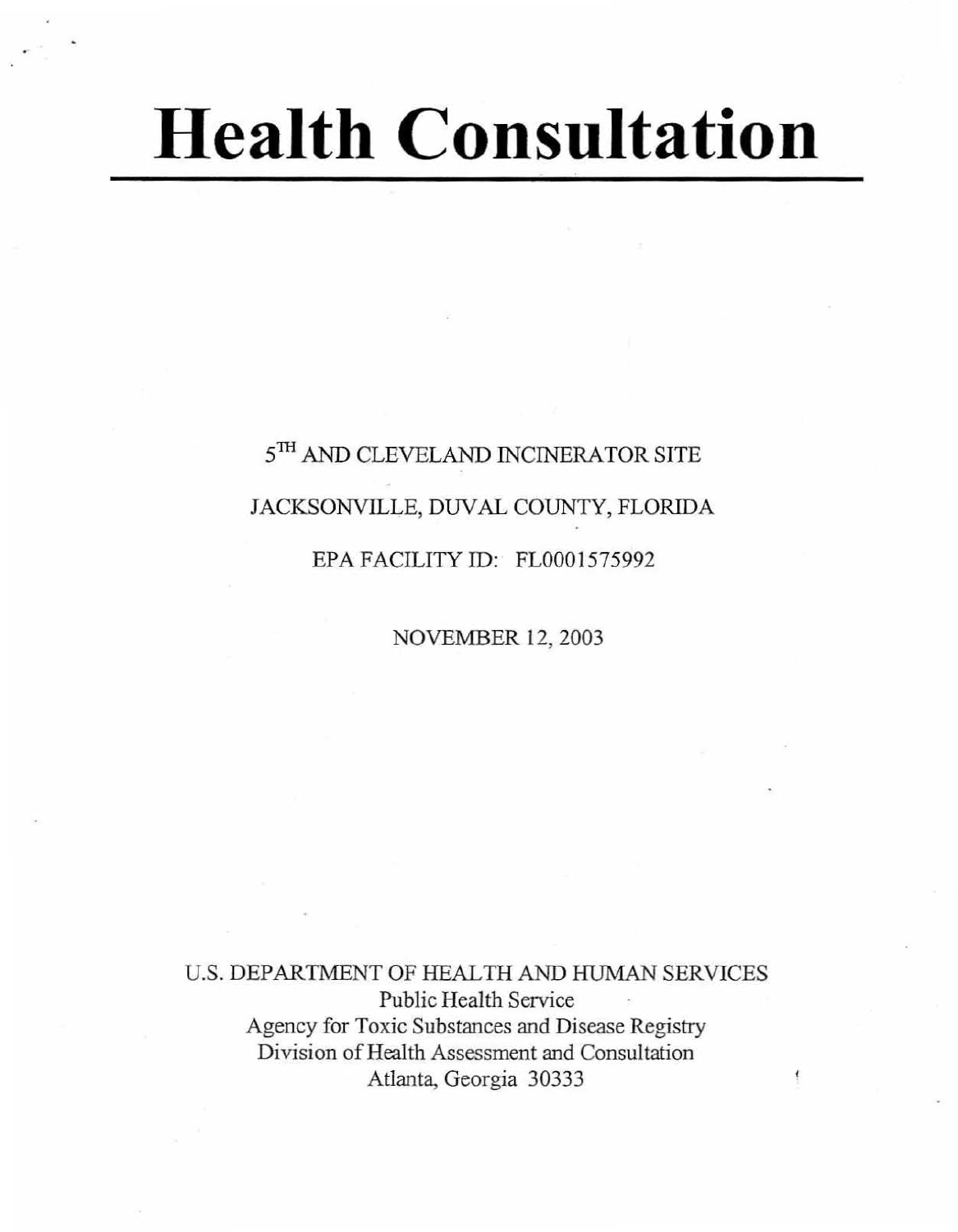#### Health Consultation: A Note of Explanation

An ATSDR health consultation is a verbal or written response from ATSDR to a specific request for information about health risks related to a specific site, a chemical release, or the presence of hazardous material. In order to prevent or mitigate exposures, a consultation may lead to specific actions, such as restricting use of or replacing water supplies; intensifying environmental sampling; restricting site access; or removing the contaminated material.

In addition, consultations may recommend additional public health actions, such as conducting health surveillance activities to evaluate exposure or trends in adverse health outcomes; conducting biological indicators of exposure studies to assess exposure; and providing health education for health care providers and community members. This concludes the health consultation process for this site, unless additional information is obtained by ATSDR which, in the Agency's opinion, indicates a need to revise or append the conclusions previously issued.

#### You May Contact ATSDR TOLL FREE at J-888-42ATSDR

or

Visit our Home Page at: http://www.atsdr.cdc.gov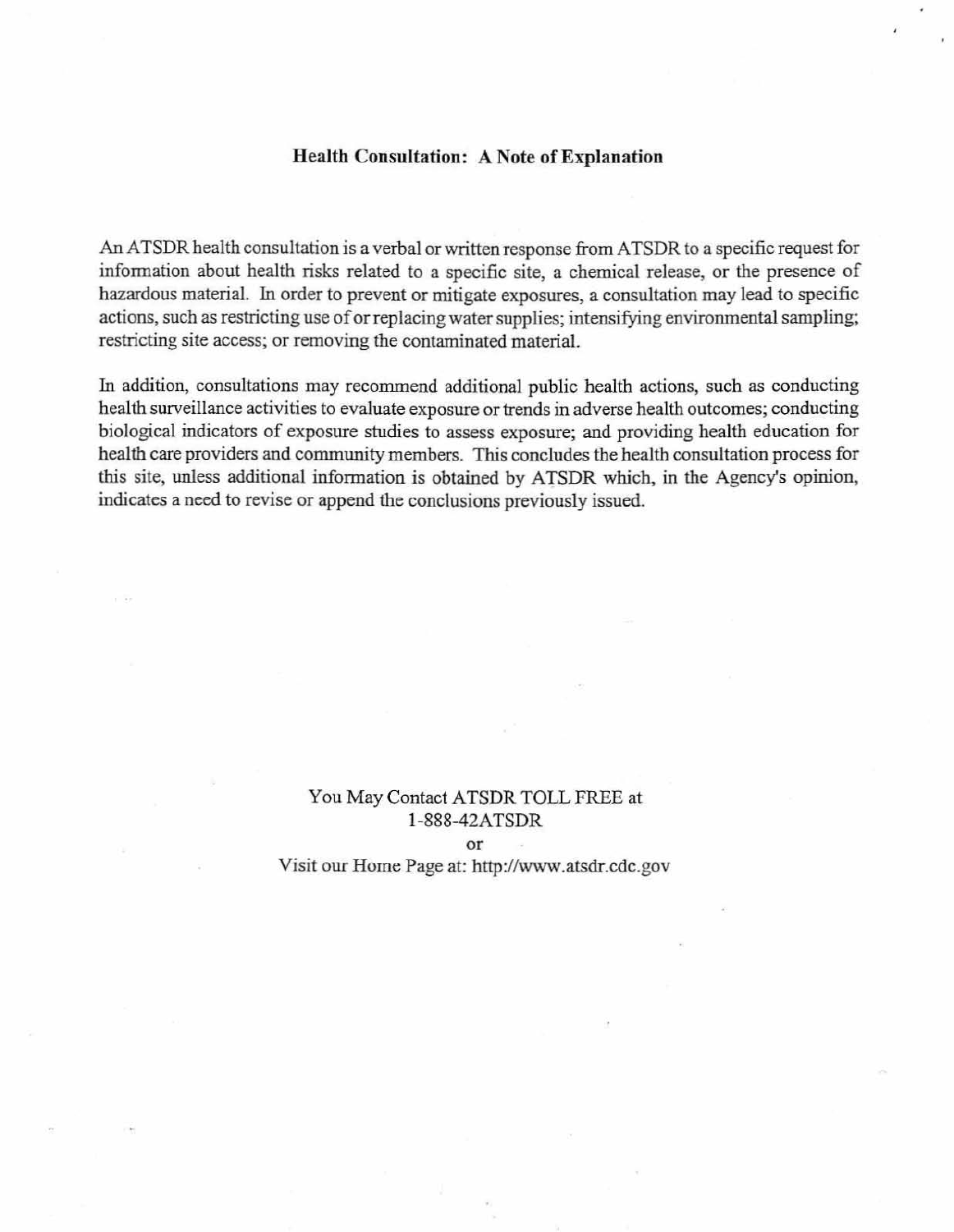#### HEALTH CONSULTATION

### $5^{\mathrm{TH}}$  AND CLEVELAND INCINERATOR SITE JACKSONVILLE, DUVAL COUNTY, FLORIDA EPA FACILITY ID: FLOOOI575992

Prepared by:

**Exposure Investigation and Consultation Branch Division** of Health **Assessment and Consultation Agency for Toxic Substances and Disease Registry**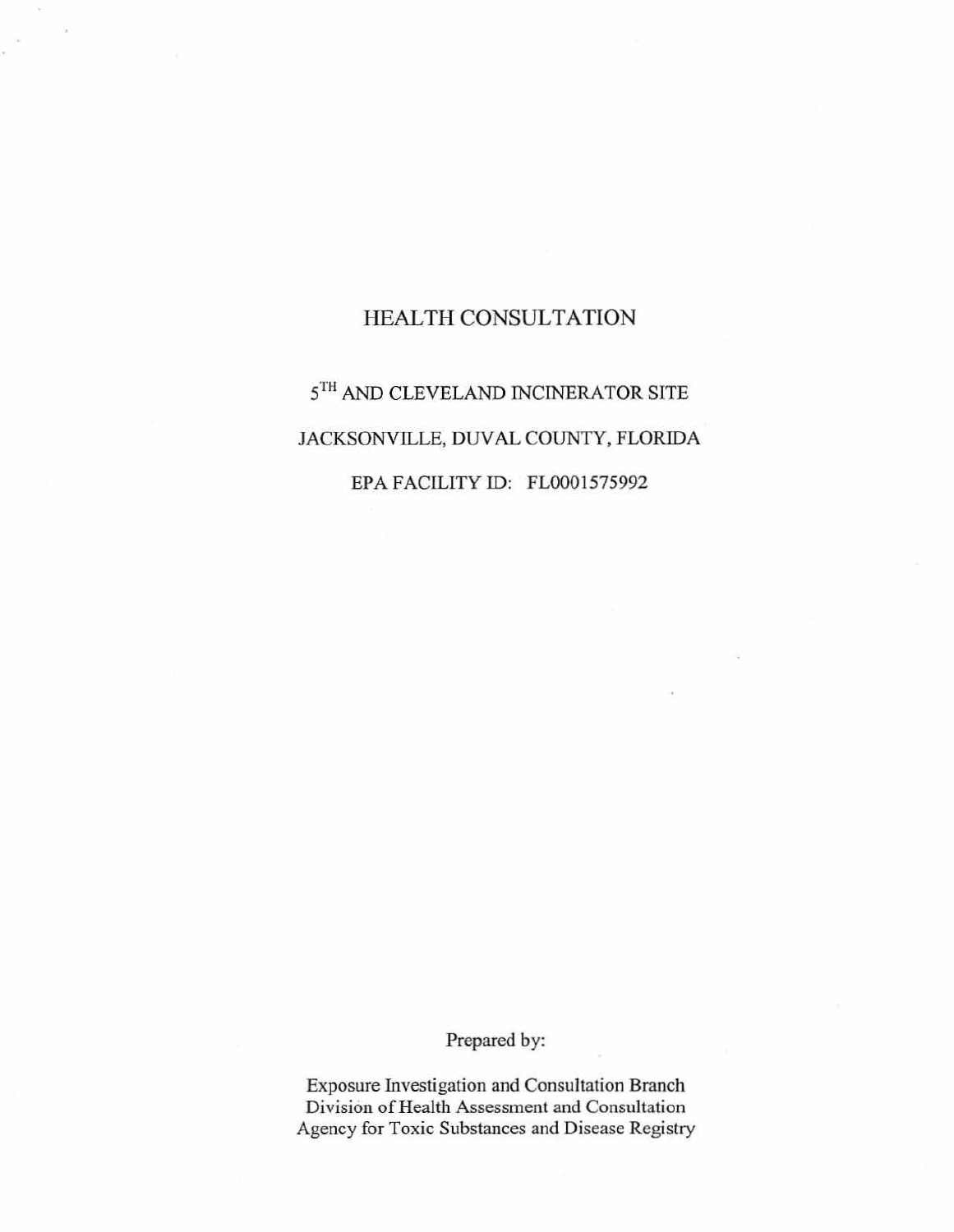#### Background and Statement of Issues

The Agency for Toxic Substances and Diseases Registry (ATSDR) was requested by the U.S. Environmental Protection Agency (EPA) Region IV to determine whether organized sports, including youth football, should be allowed at the Emmett Reed Park in Jacksonville, Florida.

Emmett Reed Park is located at the corner of  $5<sup>th</sup>$  Street and Cleveland Avenue in Jacksonville, Florida. This area was the site of a municipa1 waste incinerator from 1943 to 1969. Ash from the incinerator was disposed throughout a 36-acre area near the facility. The City of Jacksonville's Emmett Reed recreation facility is located near the site of the former incinerator. The facility contains an indoor activity center, playground, and outdoor basketball and baseball fields (I).

Several investigations have detected the presence of lead and other ash-associated contaminants at the  $5<sup>th</sup>$  and Cleveland Incinerator site (1). EPA (Region 4) conducted a remedial investigation of the incinerator site in 2001. Lead levels in surface soils at the Emmett Reed facility exceeded the 400 milligrams per kilogram (mg/kg) screening level at three locations in and adjacent to the baseball field (2). As a result, the City of Jacksonville covered the affected areas of the field with clean soil as a temporary measure (2).

#### **Discussion**

The Emmett Reed grounds are currently open to park visitors for infonna1 recreation. The City of Jacksonville currently does not permit organized sports at the Emmett Reed grounds on the basis that this type activity will result in high usage of specific areas and thereby result in the degradation of the clean cover (3). County Health Department personnel have observed that some clean cover areas have been thinned from routine use to the extent that additional soil cover was required (3).

#### Child Health Considerations

Children play at the Emmett Reed facility. This is of concern because lead, the principle site contaminant, is particularly harmful to children. The playground portion of the Emmett Reed Park does not contain ash contamination (3). The City of Jacksonville's application of temporary soil provides a barrier to prevent exposure to thc incinerator ash contaminants, at portions of the park which contain incineration ash. However, this barrier is an interim measure which requires periodic inspection to insure the integrity of the soil cover. The activity of organized sports, particularly football, on a regular scheduled basis could greatly accelerate the degradation of the soil cover barrier.

#### **Conclusions**

ATSDR believes that interim control measures at the Emmett Reed Park are sufficient to prevent exposure to subsurface contaminants, including lead and other ash-related compounds, during informal recreation activities provided that periodic inspections of the soil barrier are performed. However, use of the Emmett Reed Park for organized sports could lead to the accelerated degradation of the temporary soil barrier.

1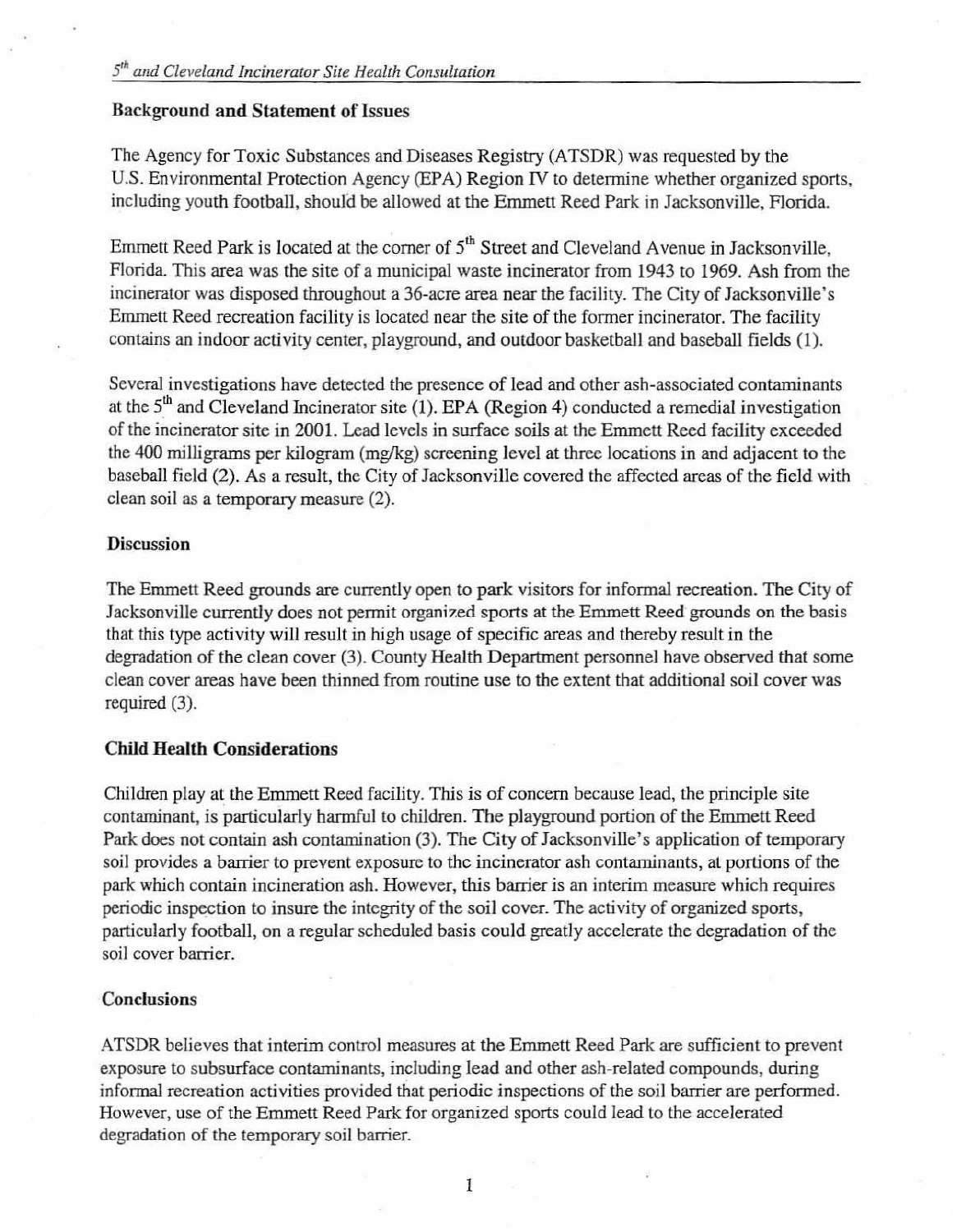#### Recommendations

ATSDR recommends that the City of Jacksonville continue their prohibition of scheduled organized sports at the Emmett Reed Park until permanent exposure control measures are implemented.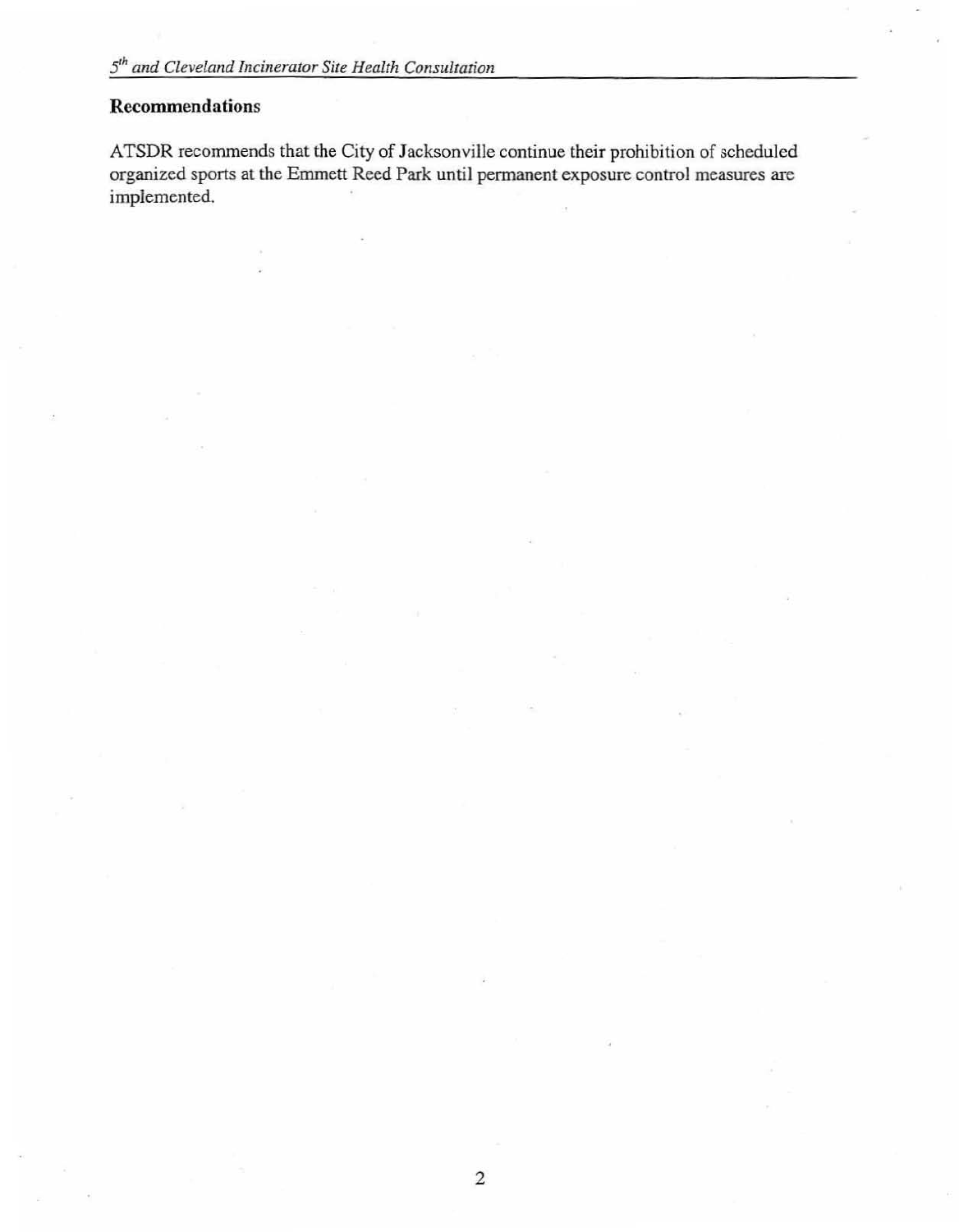#### References

- 1. U.S. Environmental Protection Agency. Florida NPL/NPL caliber cleanup site summaries. Jacksonville ash sites. Atlanta: US Environmental Protection Agency (Region 4). Available at: URL: http://www.epa.gov/region4/waste/npl/nplfln/jaxashfl.htm
- 2. U.S. Environmental Protection Agency. Jacksonville ash site. Forest street incinerator,  $5<sup>th</sup>$  & Clevelend, Lonnie C. Miller Sr. park, remedial investigation report, CH2Hill. Atlanta: US Environmental Protection Agency (Region 5) 2000 Nov.
- 3. Agency for Toxic Substances and Disease Registry. ATSDR record of activity for telephone. communication with David Jones, Duval County Health Department. Atlanta, Georgia. October 20, 2003.